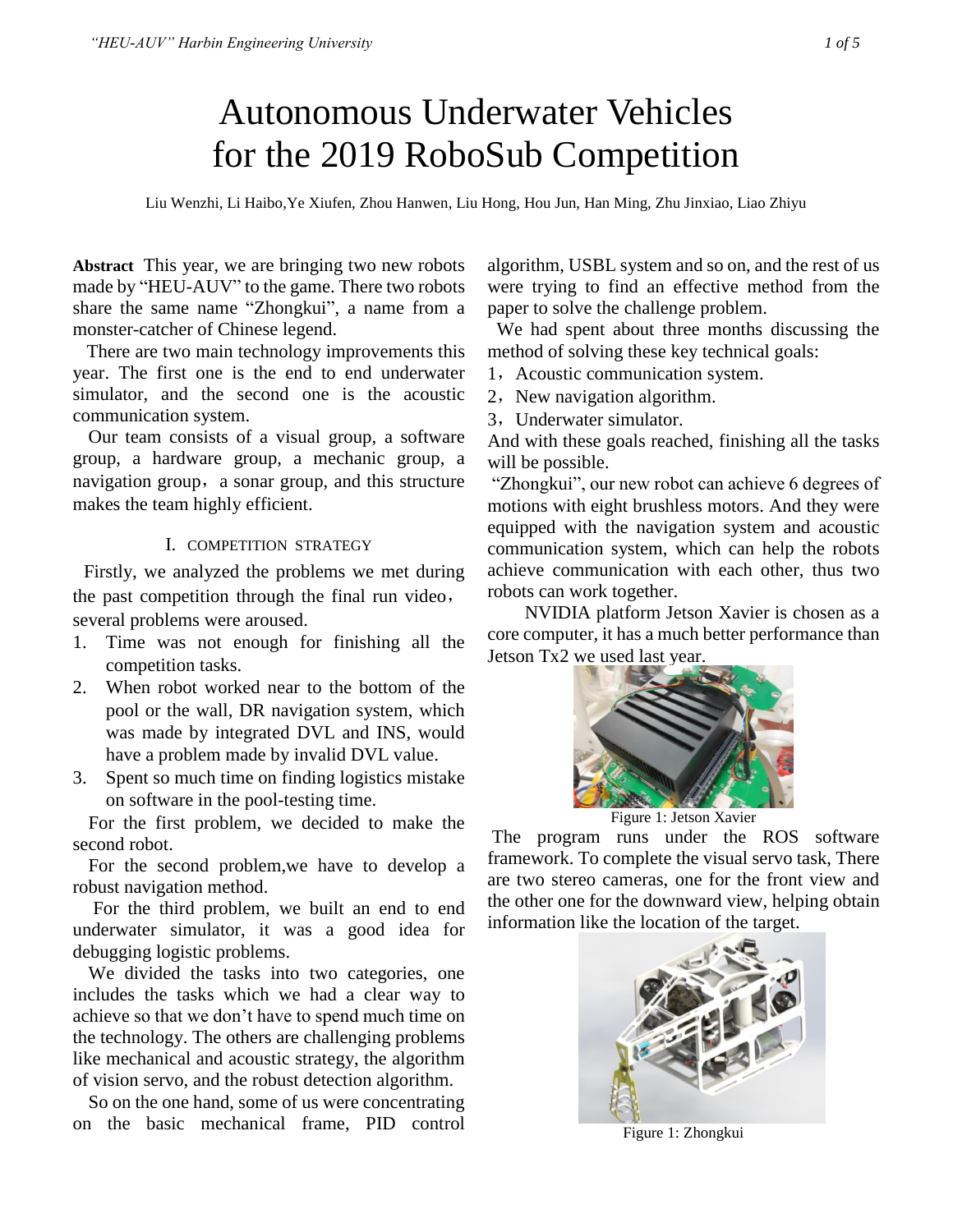## II. VEHICLE DESIGN

#### *A. End to end simulator*

The simulation environment is developed on the "uuvSimulator"<sup>[1]</sup>. As we know, Ros is based on distributed networks. Therefore, we can do the simulation on multi-platforms. A computer is in charge of simulating and generating sensor information, which includes information from the camera image, DVL, INS, USBL, depth sensor.

First, we analyzed gravity and moment of inertia from SolidWorks. we adopt EKF to estimate the dynamic model of  $AUV^{[2]}$ , add the unknown dynamic parameters into the state vector, such as mass and current damping parameters. After running the EKF, we can get hydrodynamic parameters. Then bring the parameters to the classic underwater dynamic model raise by TI Fossen<sup>[3]</sup>.

After updating the dynamic model parameters on simulation, the robot will run like real underwater scene. The simulation made by the software is quite similar to the actual pool.



Figure3: Image of front camera



Figure4: open the cover box

# *B. VIO/DVL/INS/Dynamic model based navigation system*

To overcome the navigation problem deliver by DVL (DVL will output some ambitious value sometimes). We attempt to add information from the stereo VIO to our system.

The loose-couple  $VIO^{[4]}$  outputs odometry result, and we do subtraction to get velocity.

Besides, Inspired by the other team's navigation algorithm, we also tried to combine the dynamic model with DR navigation. We used the hybrid  $EKF^{[5]}$ on X and Y direction of robots.

Using estimated standard deviation through residual, PauTa Criterion is adopted to detect the ambitious value of DVL and Differential of VIO.

# *C. USBL system*

 USBL's Software has no big update. We just designed new waterproof warehouse and new electronic system for USBL.



Figure 5 : USBL system electronic board



Figure 6: USBL system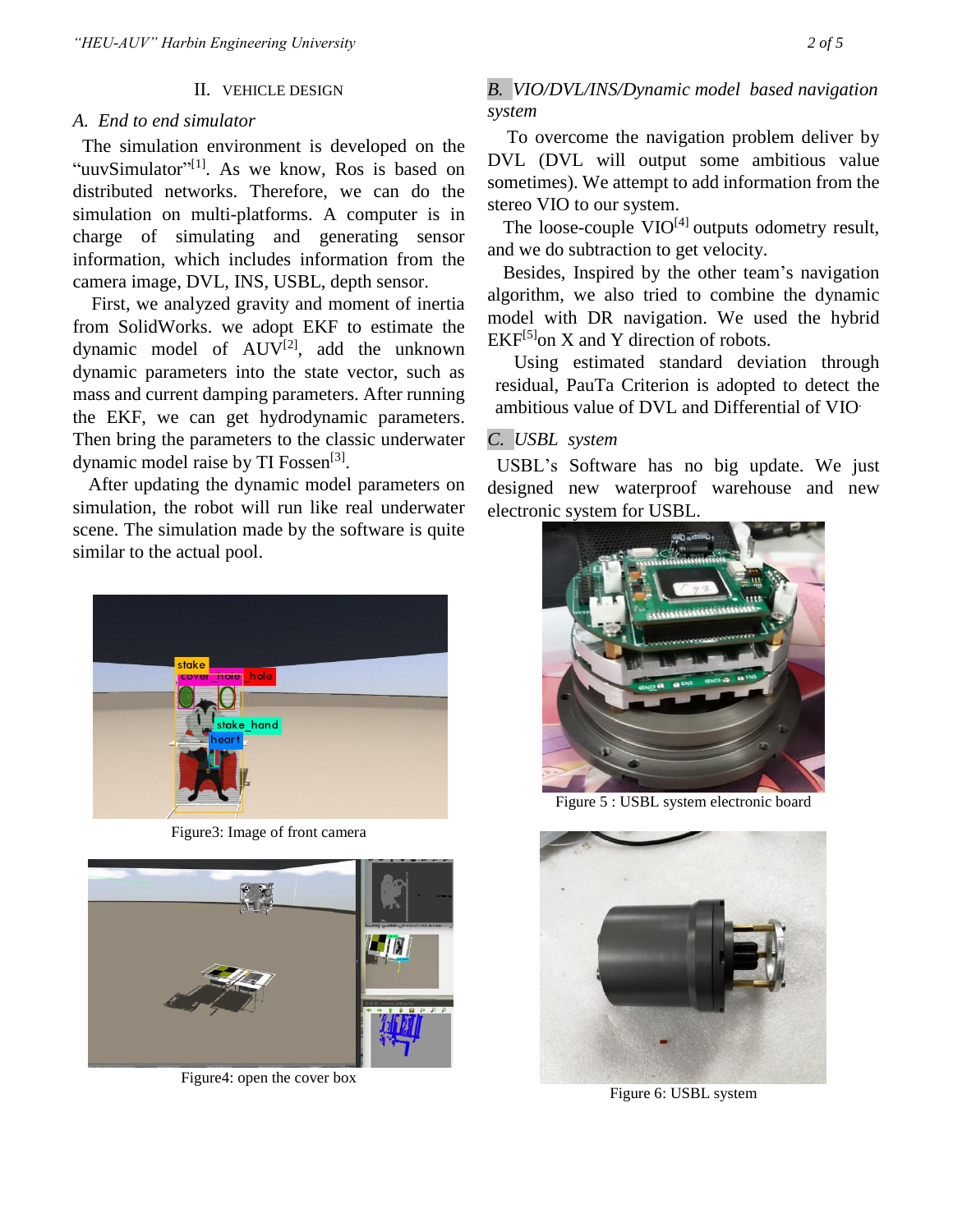#### *D. acoustics communication system*

We try to use two robot for finish more work on limited time. So this year we develop an inertia communication for multi vehicle.



Figure 7: Physical system block diagram of underwater acoustic communication

In the Fig 7, the "Message source" is the data to be sent. "Source coding" is the process that removes the redundancy of the message. "Channel coding" is the process that adds the redundancy of the message and improves the ability to correct errors. We use linear block codes. "Modulation" is the process that adds the coded data to the carrier signal.

We use BFSK and OFSK modulation. "Transmitter" realizes the conversion of electric energy to acoustic energy. "Acoustic channel" is the physical space of sound wave propagation; it is a time-varying system. When the acoustic signal passes through the system, the waveform will be distorted, which is mainly caused by multipath effect. So, after the "Receiver" realizes the conversion of acoustic energy to electric energy, we use adaptive filters for channel equalization, that is, to eliminate multipath effects. In the "Demodulation", we use FFT for incoherent demodulation. Than we use linear block codes to decode and get the right message finally.



Figure 8: Hardware scheme of underwater acoustic communication system

Fig 8 is the hardware scheme of underwater acoustic communication system.

Fig. 8 and 9 are physical objects. We use transceiver transducer, so it is a half duplex system.



Figure 9: Physical diagram of transceiver transducer



Figure 10: Physical drawing of circuit board

In the horizontal direction, it is non-directional; in the vertical direction, it has an open angle of 30 degrees. The transmitter unit is a class-D power amplifier; it provides about 70 watts of power and 180dB sound source level. The receiver unit is consist of amplifier, band pass filters, gain control and ADC convertor. The processing unit is consist of FPGA and DSP. The functions of signal acquisition, gain control, transmission signal modulation and real-time matched filtering are realized by FPGA. DSP implements data encoding, data receiving from the FPGA, real-time detection of valid data framses, adaptive channel equalization, real-time FFT demodulation, data decoding, automatic gain control, data storage and other functions.

E. PID control system with statistic and dynamic compensation

 We did't pick LQR or SFB for control method, since PID with some compensation seems powerful enough.

Besides the force generated by thruster, robots also suffer current damping force and restoring force. When we use traditional PID, they can be regarded as distribution. These can make the attitude control loop unstable or shake, or even a big constant error. For this reason, we did some feedforward with the model. The dynamic model can be directly applied to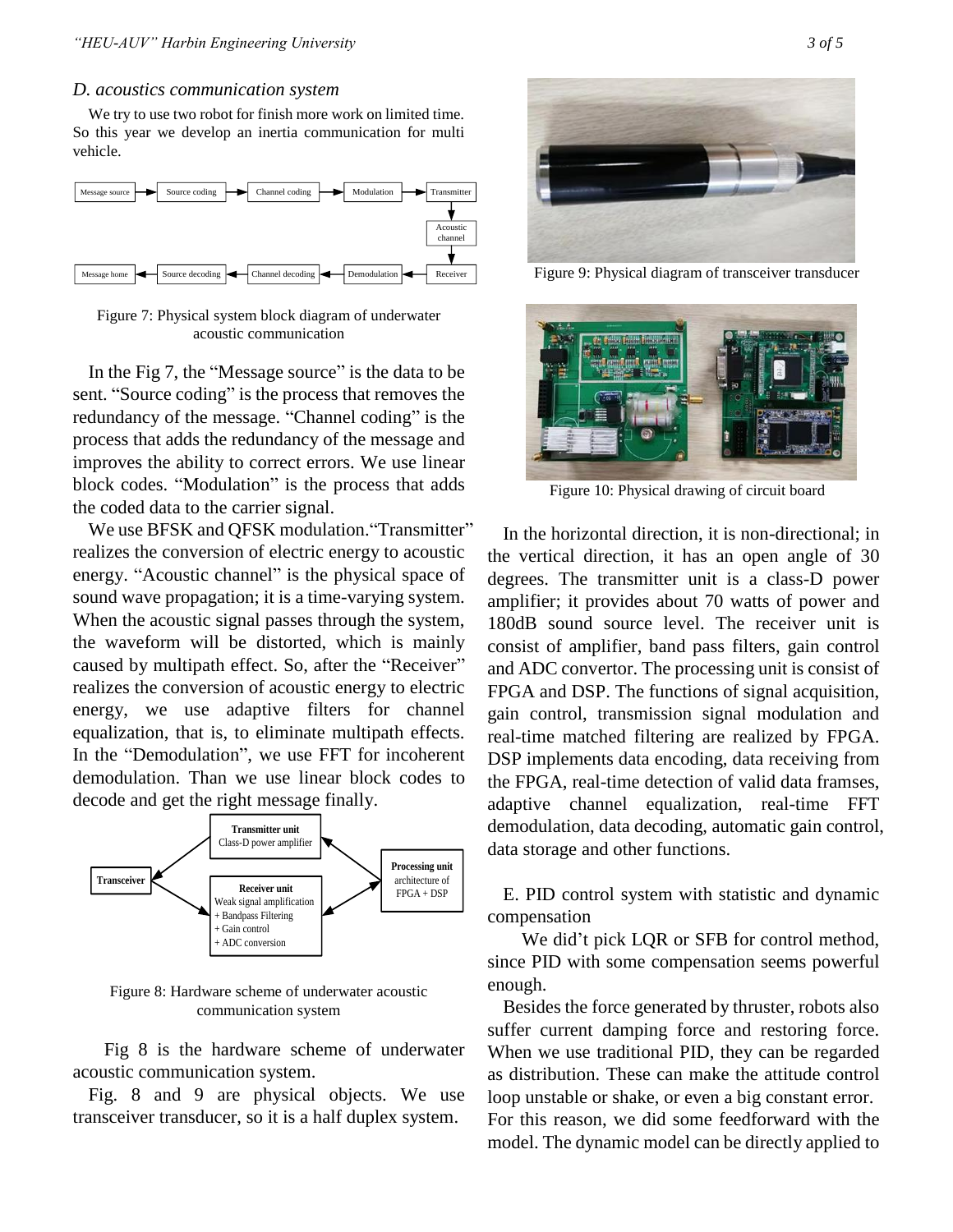compensate to those<sup>[6]</sup>.

After compensation, the robot can keep the balance from any roll and pitch. At the same time, the path track error will be reduced.

## III. EXPERIMENTAL RESULT

We test our acoustic communication system in lake, our transducer can achieve stable communication with the distance more than 300 meters.



Figure 11: acoustic communication system

With same parameters, we find we can adopt the software on simulator directly to real robot. It's really a good way to reduce pool test time.



Figure 12: acoustic communication system As show on figure13 DVL's ambitious value point out by round make no influence to navigation system .



Figure 13: DVL's ambitious value detection



Figure 14: EKF result and origin data

As shown on Figure 14 ,we finish the EKF on STM32 platform. EKF's result is more smooth than origin data, it means our control loop's gain can be higher, this we support an higher control accuracy.

#### IV. REFERENCE

- [1] Manhaes, M. M. M. , Scherer, S. A. , Voss, M. , Douat, L. R. , & Rauschenbach, T. . (2016). [ieee oceans 2016 mts/ieee monterey - monterey, ca, usa (2016.9.19-2016.9.23)] oceans 2016 mts/ieee monterey - uuv simulator: a gazebo-based package for underwater intervention and multi-robot simulation. 1-8.
- [2] Sabet, M. T. , Sarhadi, P. , & Zarini, M. . (2014). Extended and unscented kalman filters for parameter estimation of an autonomous underwater vehicle. Ocean Engineering, 91, 329-339.
- [3] Mccue, L. . (2016). Handbook of marine craft hydrodynamics and motion control [bookshelf]. IEEE control systems, 36(1), 78-79.
- [4] F. J. Pérez-Grau, Fabresse, F. R., Caballero, F., Viguria, A. , & Ollero, A. . (2016). Long-term aerial robot localization based on visual odometry and radio-based ranging. 2016 International Conference on Unmanned Aircraft Systems (ICUAS). IEEE.
- [5] Dan, S. (2006). Optimal state estimation: Kalman, H infinity, and nonlinear approaches. Optimal state estimation : Kalman, H[infinity], and nonlinear approaches.
- [6] Yuh, J. , Ura, T. , & Bekey, G. A. . (1996). Underwater robots. Underwater Robots. Springer US.